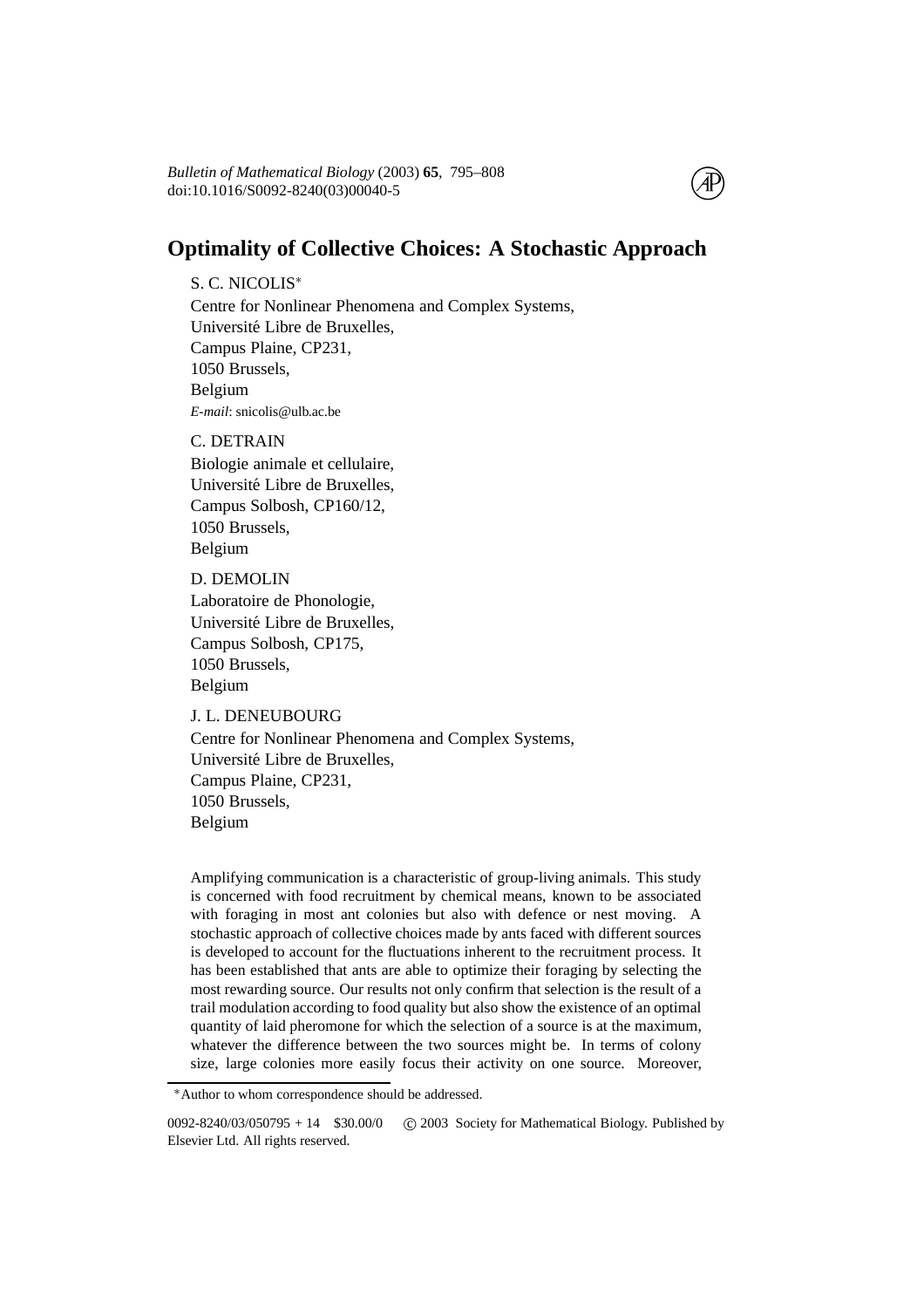the selection of the rich source is more efficient if many individuals lay small quantities of pheromone, instead of a small group of individuals laying a higher trail amount. These properties due to the stochasticity of the recruitment process can be extended to other social phenomena in which competition between different sources of information occurs.

-c *2003 Society for Mathematical Biology. Published by Elsevier Ltd. All rights reserved.*

## **1. INTRODUCTION**

Amplifying communication is a characteristic of group-living animals, such as social arthropods (Hölldobler and Wilson, [1991](#page-13-0); [Fitzgerald](#page-13-1), [1995](#page-13-2); [Seeley](#page-13-2), 1995; [Theraulaz and Spitz](#page-13-3), [1997;](#page-13-3) [Bonabeau](#page-12-0) *et al*., [1999](#page-12-0); [Detrain](#page-13-4) *et al*., [1999;](#page-13-4) [Camazine](#page-12-5) *et al*., [2001\)](#page-12-1), one common type of such communication being recruitment. The nature of interactions implied in this phenomenon depends on the species and can involve chemical means and/or physical contacts [\(Camazine and Sneyd](#page-12-2), [1991](#page-12-2); [Seeley](#page-13-5) *et al*., [1991;](#page-13-5) [Visscher and Camazine](#page-13-6), [1999;](#page-13-6) [Miller and Koehler,](#page-13-7) [2000](#page-13-7); [Costa and Louque,](#page-12-3) [2001;](#page-12-3) Ruf *[et al](#page-13-8)*., [2001](#page-13-8)). Mathematical modelling of these amplifying processes then leads to coupled nonlinear differential equations linking the characteristics of individual behaviour to the collective response [\(Nicolis and](#page-13-9) [Deneubourg,](#page-13-9) 1999; [Beekman](#page-12-4) *et al*., [2001](#page-12-4); [Camazine](#page-12-1) *et al*., [2001\)](#page-12-1).

The present study is concerned with food recruitment by chemical means, known to be associated with foraging in most ant colonies but also with defence or nest moving (Hölldobler and Wilson, [1991;](#page-13-0) [Traniello and Robson](#page-13-10), [1995\)](#page-13-10). In particular, we study cases of competition between food sources leading to trail selection and choice of a particular source by the colony. There is evidence that ants are able to optimize their foraging behaviour by selecting the most rewarding source, due merely to a modulation of the quantity of pheromone laid on a trail [\(Hangartner](#page-13-11), [1969](#page-13-11); Hölldobler and Wilson, [1991;](#page-13-0) [Traniello and Robson,](#page-13-10) [1995](#page-13-10)). The study of the mechanisms at the origin of such a modulation is hindered by a number of practical difficulties. In particular, it is not clear how one can identify experimentally or by mathematical modelling based on the traditional mean field approach the parameters that can optimize the selection of a source. It is therefore important to resort to other methods. In the present paper a stochastic method of simulation of the trails system is developed to account for the fluctuations inherent to the trail recruitment process due, for example, to the variable frequency of individuals leaving the nest and/or coming to the point of choice between the trails. By taking into account this kind of fluctuation we complete a mean field type of analysis and give key information of statistical nature such as the frequency of visits of an ant in one or other trail or the selection rate of a particular trail *i*, which are inaccessible in the traditional approach. Furthermore, fluctuations in the number of individuals are expected to be important in small size colonies.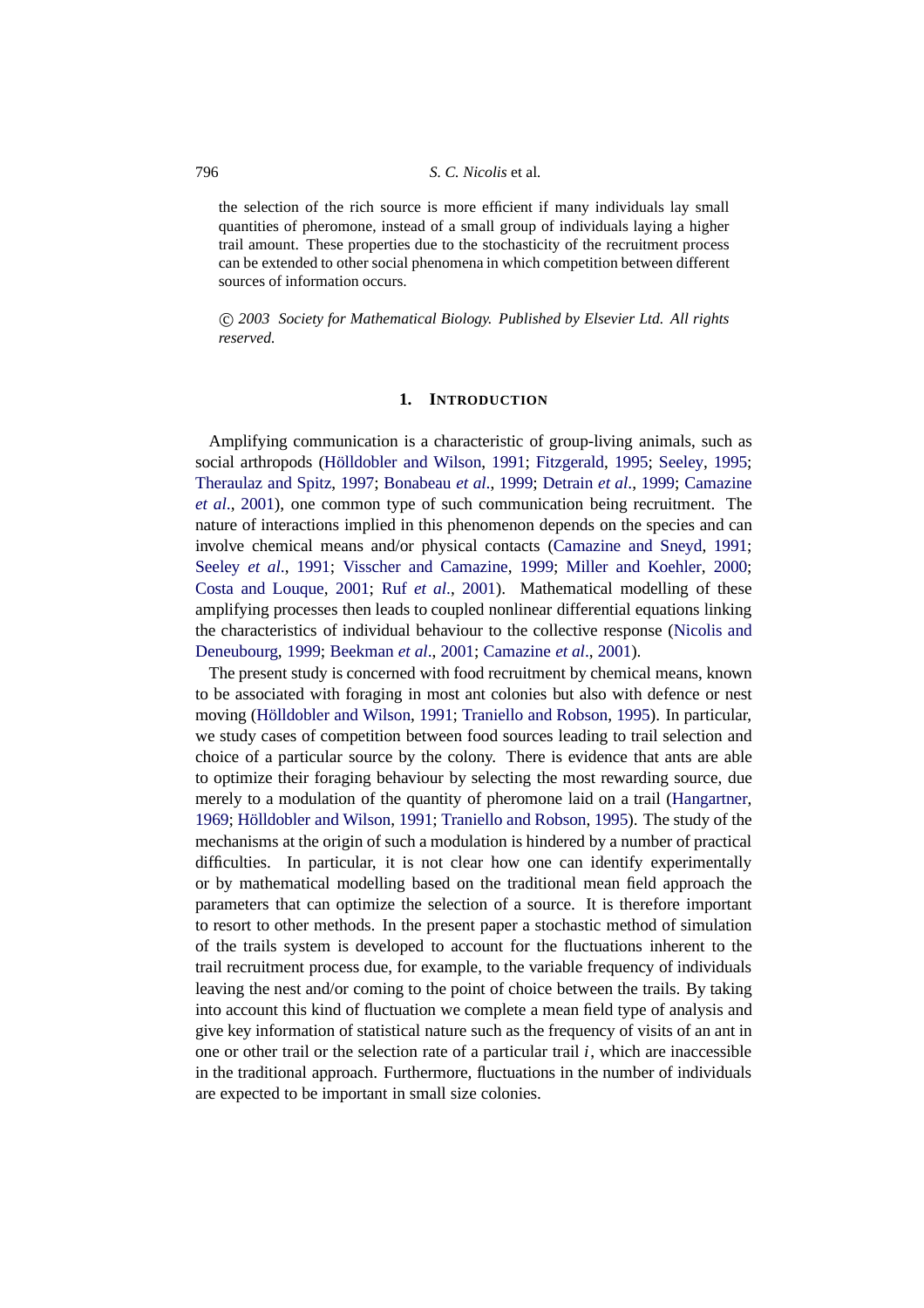The model is developed in [Section 2.](#page-2-0) [Section 3](#page-5-0) is devoted to our main results. The main conclusions and the connection with experimental results are presented in [Section 4.](#page-11-0)

### **2. THE MODEL**

<span id="page-2-0"></span>**2.1.** *Mean field formulation.* Ordinarily in the mathematical modelling of competition processes involving living organisms it is assumed that the effect perceived by a given individual in the population at any time reflects the overall interactions undergone by it with all other individuals present. In this averaged view, referred to as the mean field description, fluctuations arising from individual or external variability—reflecting essentially local effects—are simply neglected.

We now consider, within the framework of such a description, a model describing the evolution of the concentration of trail pheromone and the resulting traffic of the ants over each trail. The analytical formulation of the model and its experimental validation have been already carried out in the case where two sources are present [\[Beckers](#page-12-6) *et al*. [\(1992a\)](#page-12-6), for other models, see [Edelstein-Keshet](#page-13-12) [\(1994](#page-13-12)), [Stickland](#page-13-13) *et al*. [\(1995\)](#page-13-14)], while a general modelling accounting for a great number of sources has been developed by [Nicolis and Deneubourg](#page-13-9) [\(1999\)](#page-13-9).

The differential equations describing the time evolution of the concentration of pheromone  $(c_i)$  on the trails possess two terms. The first, positive part reflects the 'birth' of the trail *i*,  $\phi q_i F_i$  and the second, negative part describes the 'death' of the trail *i* through progressive disappearance of the pheromone by evaporation,  $-vc_i$ . The flux of foragers from the nest ( $\phi$ ) to the trails is related to the colony size. The quantity of pheromone laid on trail  $i$  ( $q_i$ ) is related to the richness of the sources *i* and *v* is the evaporation rate of the pheromone. The function  $F_i$ describes the relative attractiveness of trail *i* over the others. The form taken here is [\(Deneubourg](#page-12-7) *et al*., [1990\)](#page-12-7)

<span id="page-2-2"></span>
$$
F_i = \frac{(k+c_i)^{\ell}}{\sum_{j=1}^{s} (k+c_j)^{\ell}}
$$
 (2.1)

*k* acting like a concentration threshold beyond which the choice of a trail begins to be effective. The parameter  $\ell$  stands for the sensitivity of the process of choice of a particular trail on the pheromonal concentrations  $c_i$  present. In the sequel it will be fixed to a value  $\ell = 2$ , drawn from the experiments made in the *Lasius niger* species [\(Beckers](#page-12-8) *et al*., [1992b,](#page-12-8) [1993](#page-12-9)). The model equations can now be written in the form

<span id="page-2-1"></span>
$$
\frac{dc_i}{dt} = \phi q_i \frac{(k+c_i)^2}{\sum_{j=1}^s (k+c_j)^2} - \nu c_i \qquad i = 1, ..., s
$$
 (2.2)

*s* being the number of sources present.

[Figure 1](#page-3-0) summarizes the main results of analytical work previously performed on these equations in the case where two sources are present [for a discussion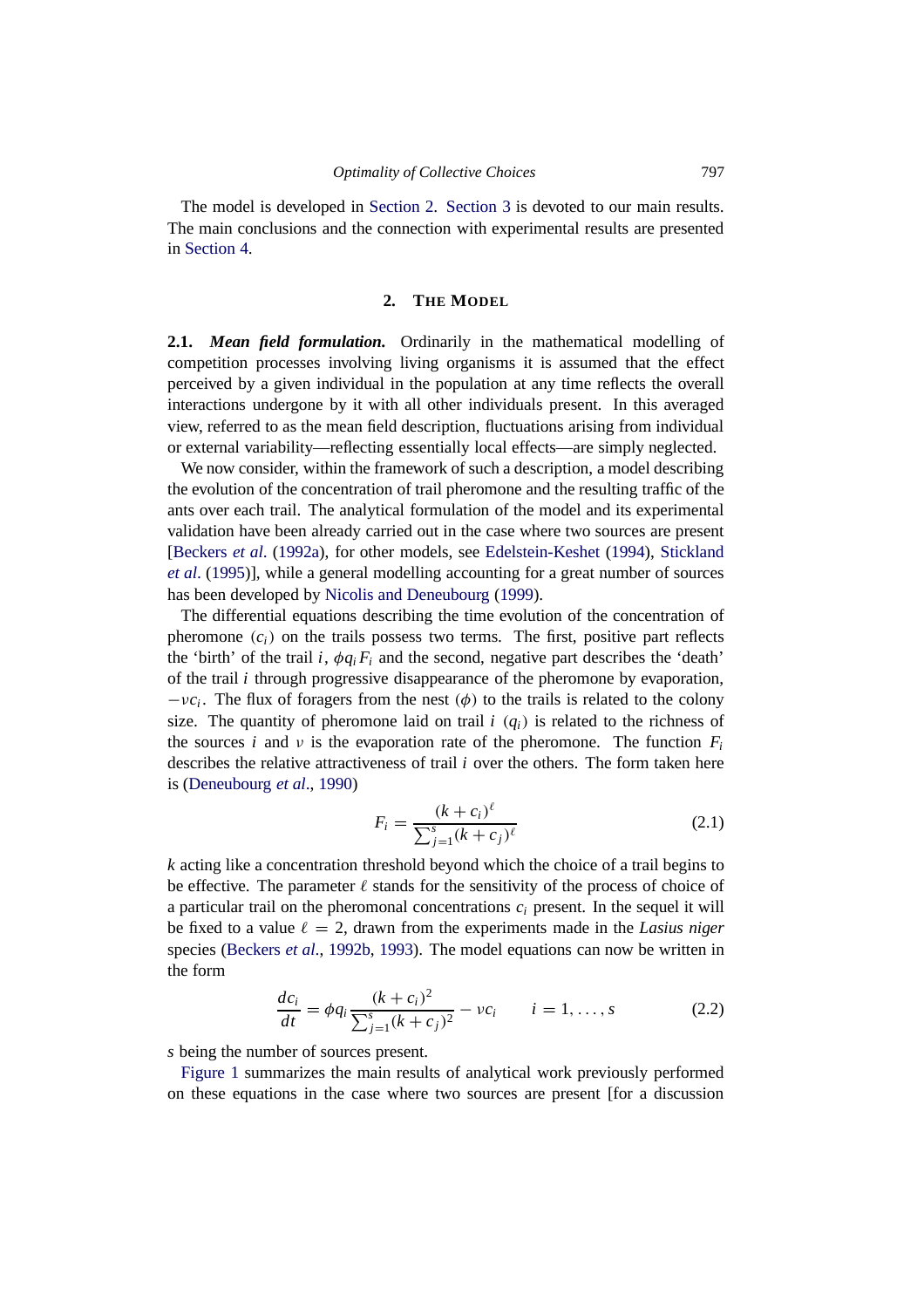<span id="page-3-1"></span><span id="page-3-0"></span>

Figure 1. Bifurcation diagrams of the steady-state solutions of [equation](#page-2-1) (2.2) as a function of  $q_1$  in the case  $q_2/q_1 = 1$  (a);  $q_2/q_1 = 0.75$  (b);  $q_2/q_1 = 0.5$  (c);  $q_2/q_1 = 0.25$  (d). Parameter values  $k = 6$ ,  $\phi = 0.01 \text{ s}^{-1}$  and  $\nu = 1/2400 \text{ s}^{-1}$ .

of *s* sources, see [Nicolis and Deneubourg](#page-13-9) [\(1999](#page-13-9))]. It shows the bifurcation diagram of  $c_1/(c_1 + c_2)$  with respect to the parameter  $q_1$ . As can be seen when  $q_1 = q_2$ [Fig. 1(a)] we have a typical pitchfork bifurcation diagram, meaning that the homogeneous state (equal exploitation of the two sources) becomes unstable at a particular value of the parameter  $(q_1 = \frac{2\nu k}{\phi})$ . As  $q_1$  becomes different from  $q_2$  one witnesses the breaking of the pitchfork bifurcation. In particular, for increasing differences between the two food sources [Fig. 1(b)–(d)], the colony is led to exploit preferentially one particular source, since only one stable inhomogeneous solution subsists in a wide region of parameter values. Moreover, in the domain of coexistence of two states, the attraction basin around one of the inhomogeneous solutions is greater than that of the other.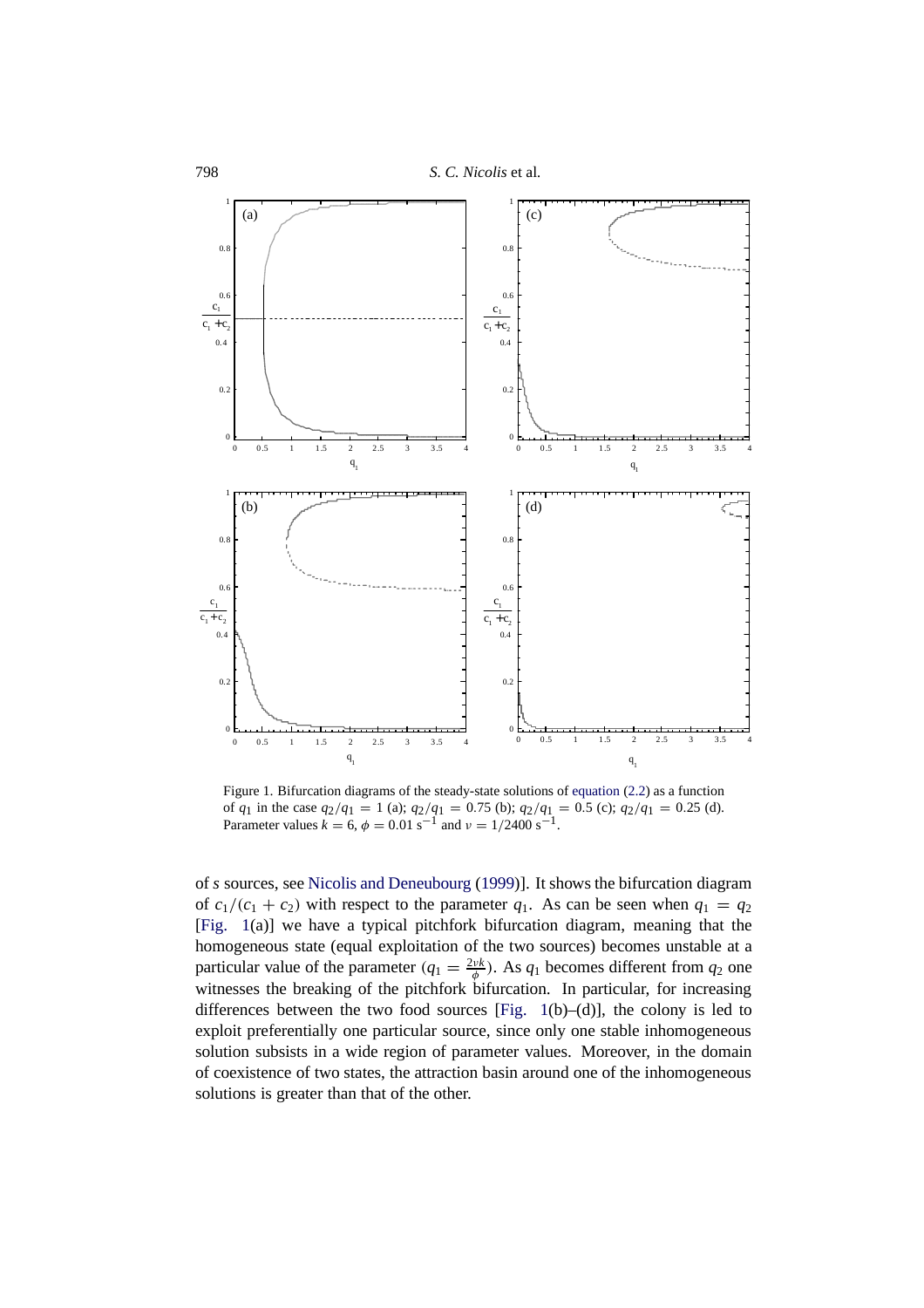In the above picture the exploitation of a particular source, be it the richer or the poorer one, is determine entirely on whether the initial conditions belong to the attraction basin of the corresponding steady states. The question of transitions between states in view of taking advantage of the existence of the rich source and choosing the corresponding adequate strategy does not arise.

In order to incorporate this important aspect we now enlarge the mean field description. Specifically we investigate in the sequel the effects of stochasticity in the process and, in particular, how fluctuations of the number of individuals at the choice point  $(\phi)$  and of the choice itself influence the frequency of collective selection.

**2.2.** *Principle and implementation of a Monte Carlo simulation.* In order to sort out the main effects arising from the fluctuations we appeal to Monte Carlo simulations [\(Gillespie](#page-13-15), [1992](#page-13-15)). The advantage of this type of approach is that one can simulate directly the process of interest rather than solve master type equations [\(van Kampen](#page-13-16), [1981](#page-13-16)) modeling it at a probabilistic level. In such a numerical experiment the random aspects of the process are thus automatically incorporated. We can summarize the different steps as follows.

*a. Initial conditions.* The pheromone concentrations and numbers of ants over each trail are fixed to zero.

- *b. Decision process.*
- The first decision concerns the coming or not of an ant to the choice point. This probability is given by the normalized value of the flux parameter. A random number is sampled from a uniform distribution between 0 and 1. If its value is less than or equal to  $\phi$ , an ant comes to the choice point.
- The second decision is the choice of the trail. The trails will have initially the same probability to be followed, but will differentiate as soon as at least one individual has adopted a trail and laid a quantity of pheromone. The choice of a specific trail is governed by  $F_i$  [see [equation](#page-2-2)  $(2.1)$ ] used in the analytical formulation of the model. It is implemented by sampling a second random number from a uniform distribution. If it is less than or equal to the function  $F_1$ , the ant will follow and lay on the trail 1. If it is between  $F_1$  and  $F_2$ , it will follow and mark on trail 2, and so on.

*c. Time evolution.* When an ant chooses a trail *i*, it lays a quantity *qi* of pheromone that gradually disappears through the parameter  $\nu$ . Hence, the probabilities represented by function [\(2.1\)](#page-2-2) are updated at each simulation step according to the actual pheromone concentrations. The process is repeated for a number of steps sufficient to reach the stationary state, where the total quantity of pheromone over both trails is constant.

The simulations are run for 30 000 realizations and we calculate the mean selection percentage for these simulations, that is, the average value of the fractions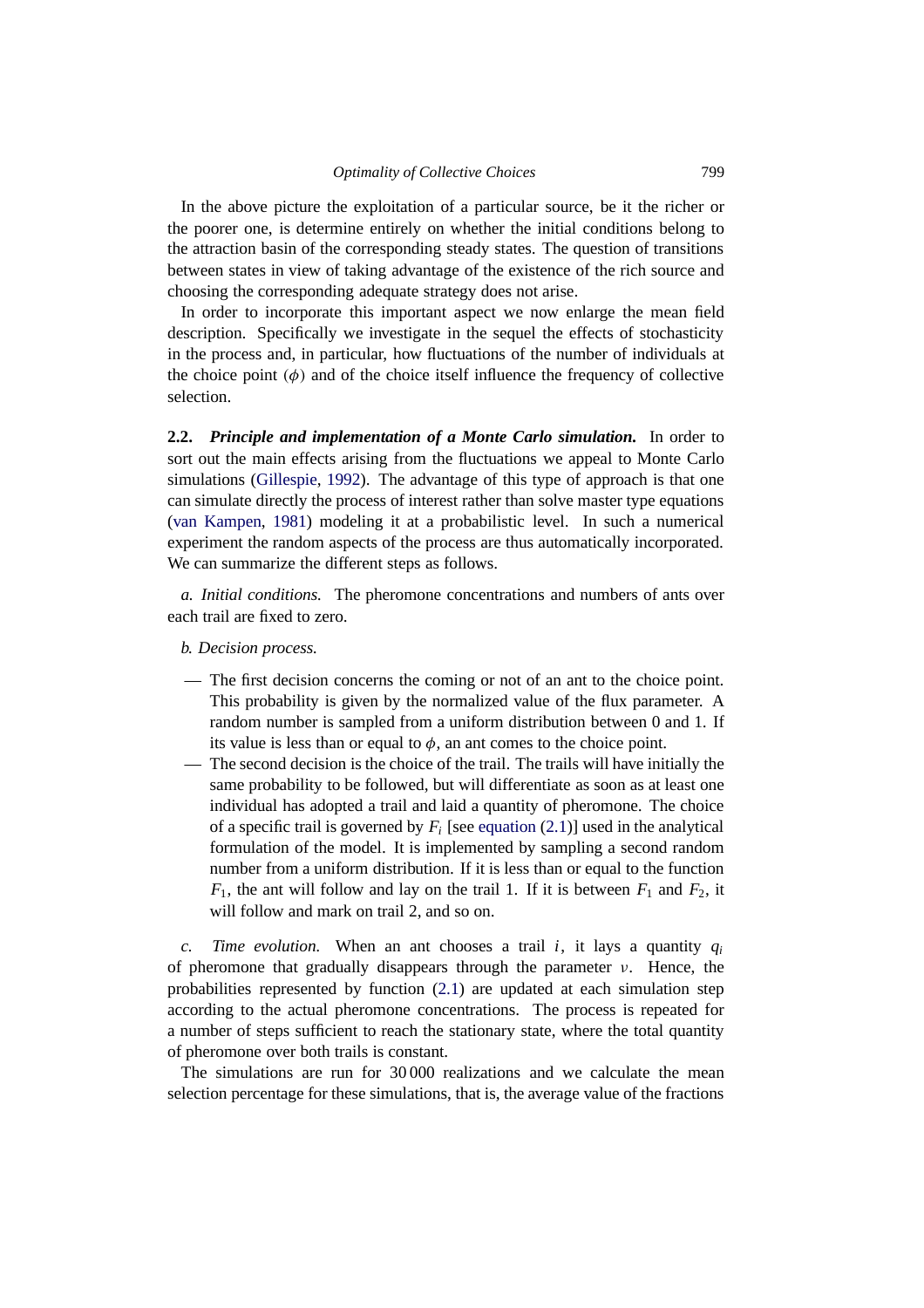<span id="page-5-1"></span>

Figure 2. Selection rate vs. parameter  $\phi$  for different values of  $q_1$  and  $q_2/q_1 = 0.75$ . Parameter values are  $k = 6$  and  $v = 1/2400$  s<sup>-1</sup>.

associated to the richest source [\[equation](#page-2-1) (2.2)] at the stationary state (in the following, this will be referred as the index R). The choice of other indicators (ratio of the total number of passages, ratio of the quantity of pheromone deposited, food retrieved on the different paths, . . . ) leads to similar results.

## **3. RESULTS**

<span id="page-5-0"></span>We consider two distinct cases. First we study the role of the colony size in the selection of the richest source. Next we show the existence of an 'optimum' absolute value of  $q_i$  in the selection of the richest source and the corresponding choice of a foraging path. Finally we study the role of the distribution of the total quantity of pheromone among the individuals of the colony. The following results correspond to the situation where two sources are simultaneously offered to the colony.

<span id="page-5-2"></span>**3.1.** *The role of the colony size.* We are interested in how the parameter  $\phi$ —the ants flux, known to be related to the size of the colony—plays a role in the selection rate [ratio of the frequencies in [equation](#page-2-2) (2.1)] of the richest source. Figure 2 gives the selection rate of a trail leading to the richest source with respect to  $\phi$ , for different absolute values of  $q_1$  and for  $q_2/q_1$  fixed to the value 0.75. One sees that for small values of *q*<sup>1</sup> most individuals focus on the trail leading to the richest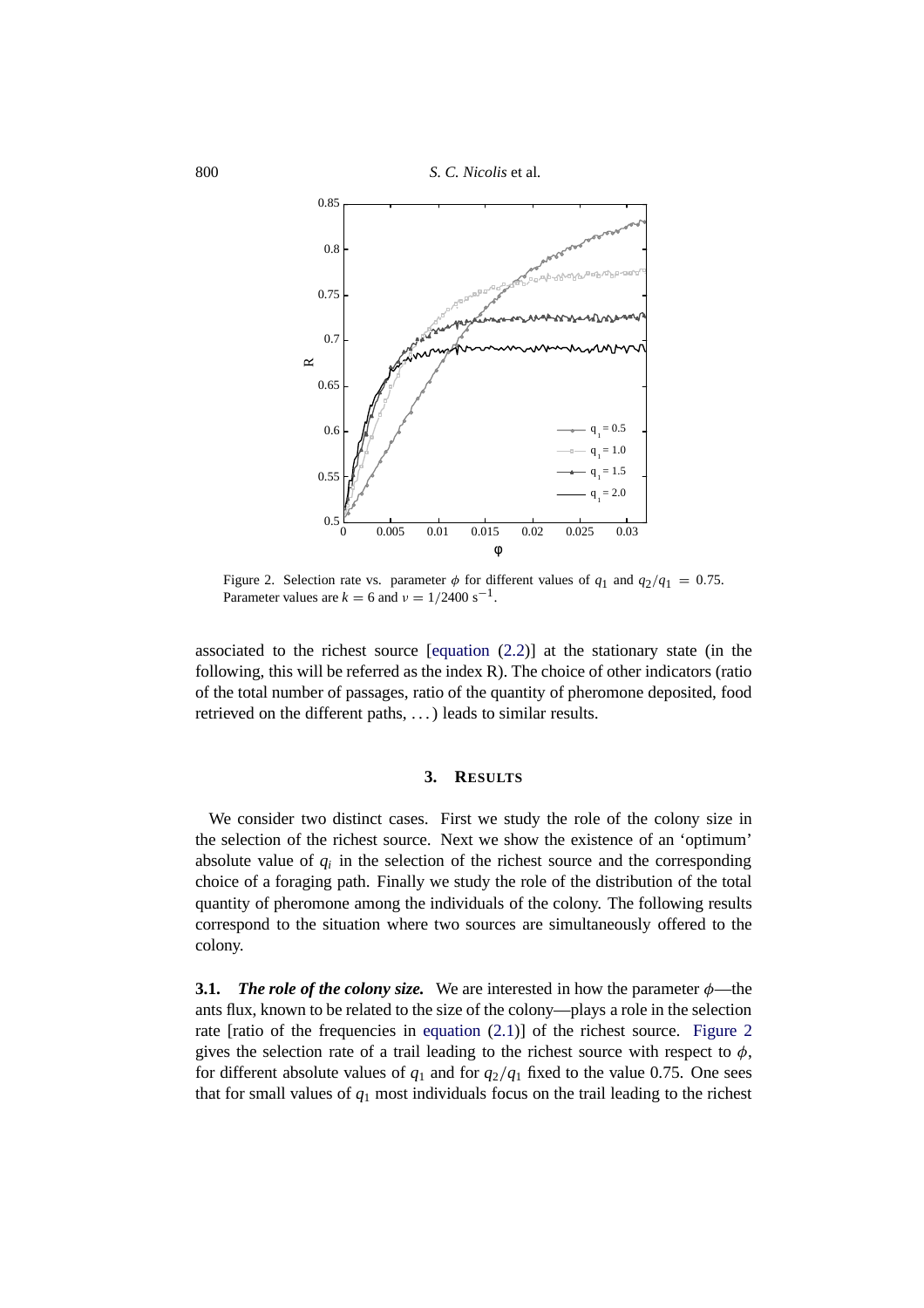<span id="page-6-0"></span>

Figure 3. Selection rate [ratio of the frequencies [\[equation](#page-2-2) (2.1)] at the end of the process] vs. parameter  $q_1$  for different values of  $q_2/q_1$  with  $\dot{\phi} = 1/600 \text{ s}^{-1}$  (a); and  $\phi = 1/10 \text{ s}^{-1}$ (b). Parameter values as in [Fig. 2.](#page-5-1)

source for large colonies, even if the selection rate is less sensitive for small values of the flux. In other words, ants from small colonies have to lay large quantities of trail pheromone to reach a good selection rate while individuals from large colonies can lay smaller quantities per passage and reach a better global selection rate.

**3.2.** *Optimization of the selection.* We now study the influence of the absolute values of  $q_1$  and  $q_2$  on the selection rate for a given colony size and ratio  $q_2/q_1$ . As seen in Fig. 3, there exists an optimized value of  $q_1$  (and thus of  $q_2$ ) for which the selection of the richest source reaches a maximum at the stationary state. The maximum is higher if the difference (ratio  $q_2/q_1$ ) between the two sources is larger.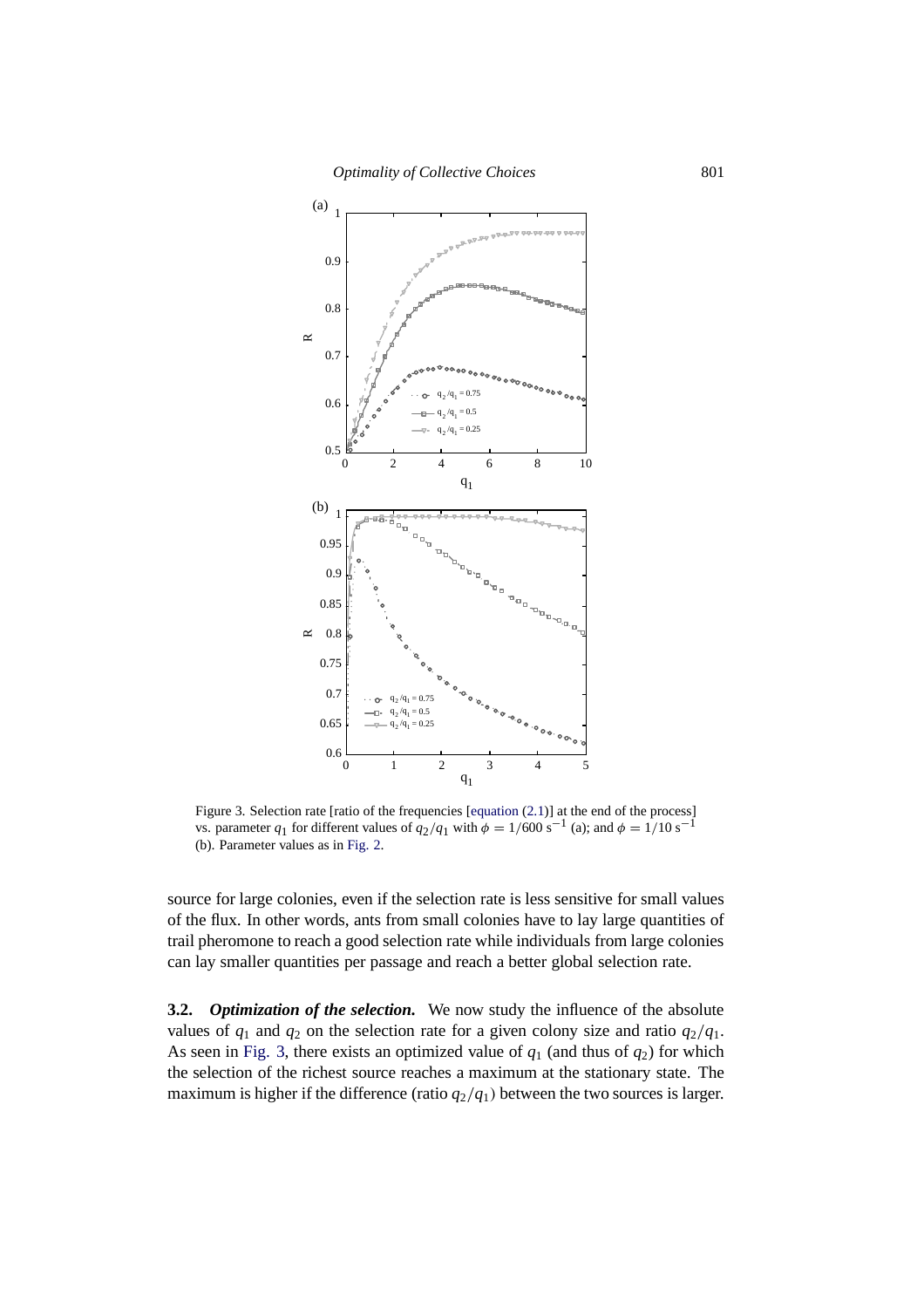

Figure 4. Selection rate vs. parameter  $q_1$  for  $q_2/q_1 = 0.5$  after 1 h of exploitation. Parameter values are  $k = 6$ ,  $v = 1/2400 \text{ s}^{-1}$  and  $\phi = 0.1 \text{ s}^{-1}$ .

This can be intuitively understood since the competition is less marked as the increasing difference between sources leads to less marked competition between trails (inducing the selection of the richest source). Indeed, higher differences in trail modulation according to the food quality imply a higher determinism in the choice of the richest source.

We also see that, for increasing values of the flux parameter, the maximum is shifted to smaller absolute values of  $q_1$ . This is to be related to our previous results in [Section 3.1](#page-5-2) showing how large colonies are capable of reaching a high selection rate with small values of *q*1. Remarkably, the notion of optimized selection of the richest source holds true in the transient regime as well. This is shown in Fig. 4, where the selection after 1 h of exploitation vs. the parameter  $q_1$  is plotted.

These results mean that the optimized selection of a trail leading to the richest source is not only due to the relative modulation of trail laying according to food quality  $(q_2/q_1)$  but also to the intrinsic capability of individuals to lay a certain quantity *q* of trail pheromone. A natural question is whether the existence of such a maximum is due to the bifurcation (multistationarity) underlying the process of choice [\(Fig. 1\)](#page-3-1), but there is no current evidence that there is a one-to-one link between the two phenomena. Still, it is worth noting that in a situation where the parameter  $\ell$  is equal to 1 [applicable to bees, see e.g., [Seeley](#page-13-5) *et al.* [\(1991](#page-13-5))], meaning that there is no bifurcation and that the probability to select one source is directly proportional to the relative number of recruiters, the maximum remains but has a very weak amplitude [\[Fig. 5\(](#page-8-0)a)]. On the other hand, [Fig. 5\(](#page-8-0)b) depicts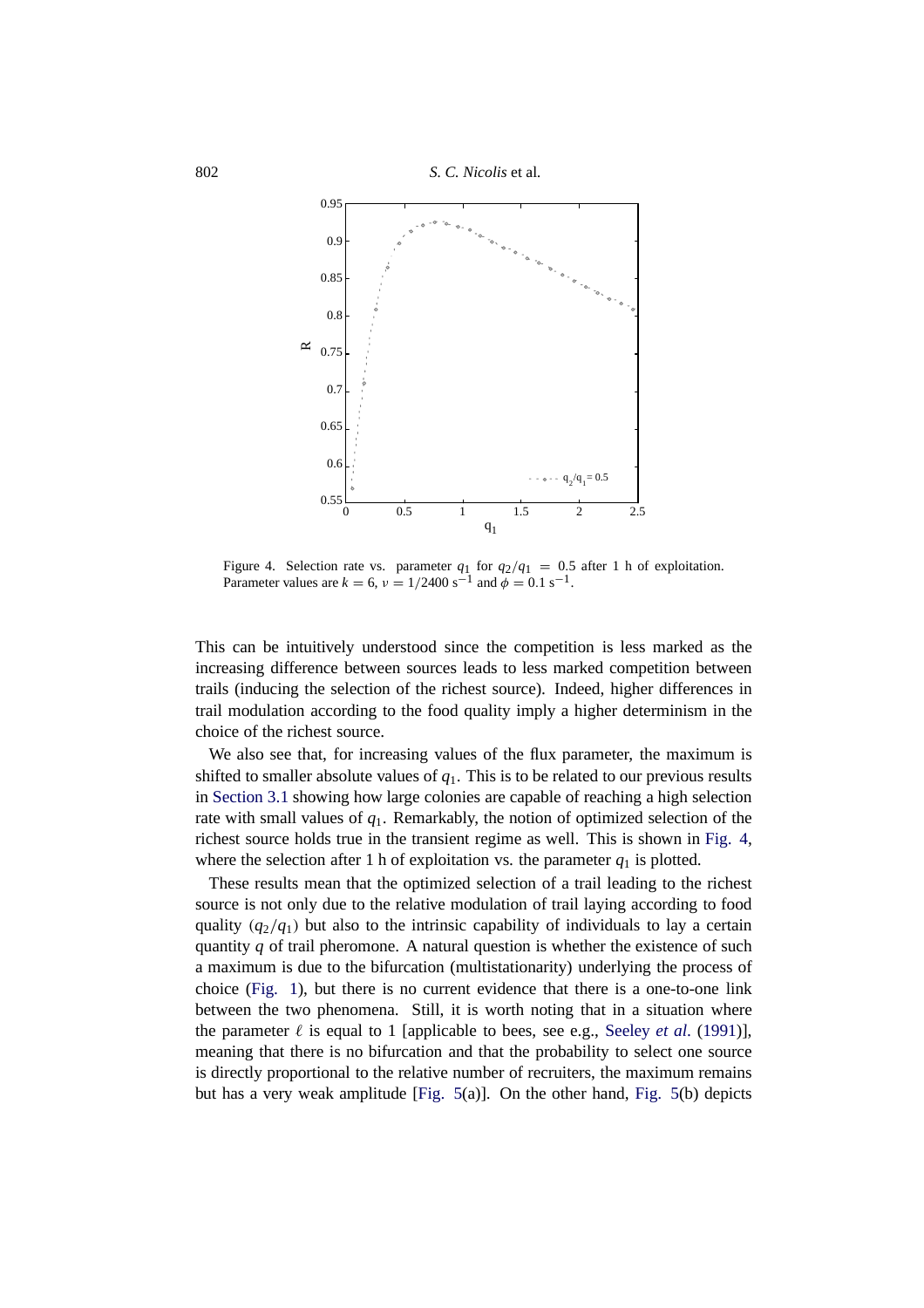<span id="page-8-0"></span>

Figure 5. Selection rate vs. parameter  $q_1$  for different values of  $q_2/q_1$  in the case of parameter value  $l = 1$  (a) and  $l = 5$  (b). (c) stands for the selection rate vs. parameter l for  $q_2/q_1 = 0.5$  for two different absolute values of  $q_1$  and  $q_2$ . Parameter values are  $\phi = 1/10 \text{ s}^{-1}$ ,  $k = 6$  and  $\nu = 1/2400 \text{ s}^{-1}$ .

the hypothetical case of  $\ell$  equal to 5, implying a stronger nonlinearity (but giving otherwise rise to the same bifurcation properties as  $\ell = 2$ ) that is to say a higher sensitivity to the pheromone, associated to a marked amplification effect. The maximum again subsists but is now sharper than for smaller values of parameter  $\ell$ . Moreover, there is a value of the parameter  $\ell$  for which the selection is optimized. Figure 5(c) gives the selection rate of the richest source  $(q_2/q_1 = 0.5)$  for two different (given) values of  $q_1$  and  $q_2$  with respect to the parameter  $\ell$ . It should be noted that the  $\ell$  values which optimize the selection are between 1.9 and 2.6 (this range includes the experimental value of the parameter for the species *Lasius niger*,  $\ell \approx 2$ ). Moreover, it can be shown that if we decrease the flux of individuals the maximum is shifted to higher values of  $\ell$ , suggesting that if a colony possesses a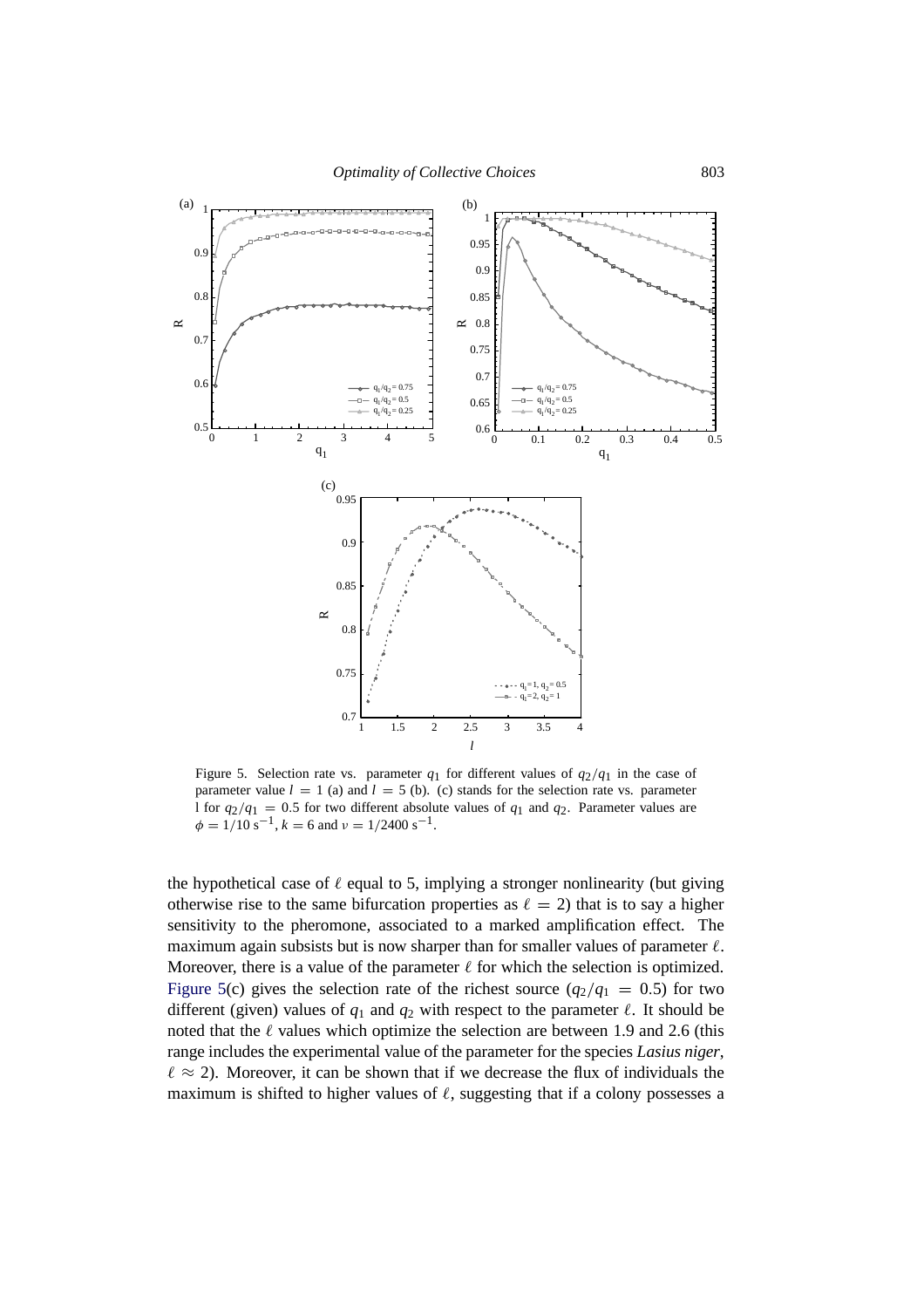

Figure 6. Optimal selection rate vs. parameter  $\phi$ . The numbers written next to the points stand for the values of *q*1 which optimizes the selection.

small number of individuals the ants need to have a more deterministic behaviour (close to an all or nothing response).

<span id="page-9-0"></span>**3.3.** *High trail laying vs. being numerous.* Figure 6 shows the optimal selec-tion (maxima in [Fig. 3\)](#page-6-0) vs. the parameter  $\phi$ . The corresponding  $q_1$  are explicitly indicated. We see that the optimal value is always bigger for high values of  $\phi$  and small values of  $q_1$ . These results show thus clearly that it is more efficient for an ant colony to have more individuals who lay small quantities of pheromone rather than to have few individuals laying large quantities of pheromone.

We have considered until now a simplified case where there is only one behavioural category of ants that were all engaged in trail laying. However, in nature ants colonies are composed of different groups of individuals among which some are specialized in trail laying. Hence we need to address the situation in which the colony is composed by active (laying) ants and inactive (nonlaying) ones. In this case the parameter  $\phi$  stands only for the flux of active ants, the size of the colony being constant. For a given total amount of trail quantity, ant societies have the choice to allocate this task to a large number of individuals or to restrain this activity to a small number of individuals laying a large quantity *q* of trail pheromone. More specifically, we are interested in how the 'distribution' of the total quantity of pheromone in the colony can imply a higher selection of the richest source. We thus consider the situation where the product of the parameters  $\phi$  (flux of active ants) and  $q_1$  is constant but absolute values of parameters are changing, meaning that there exists a modulation between the number of laying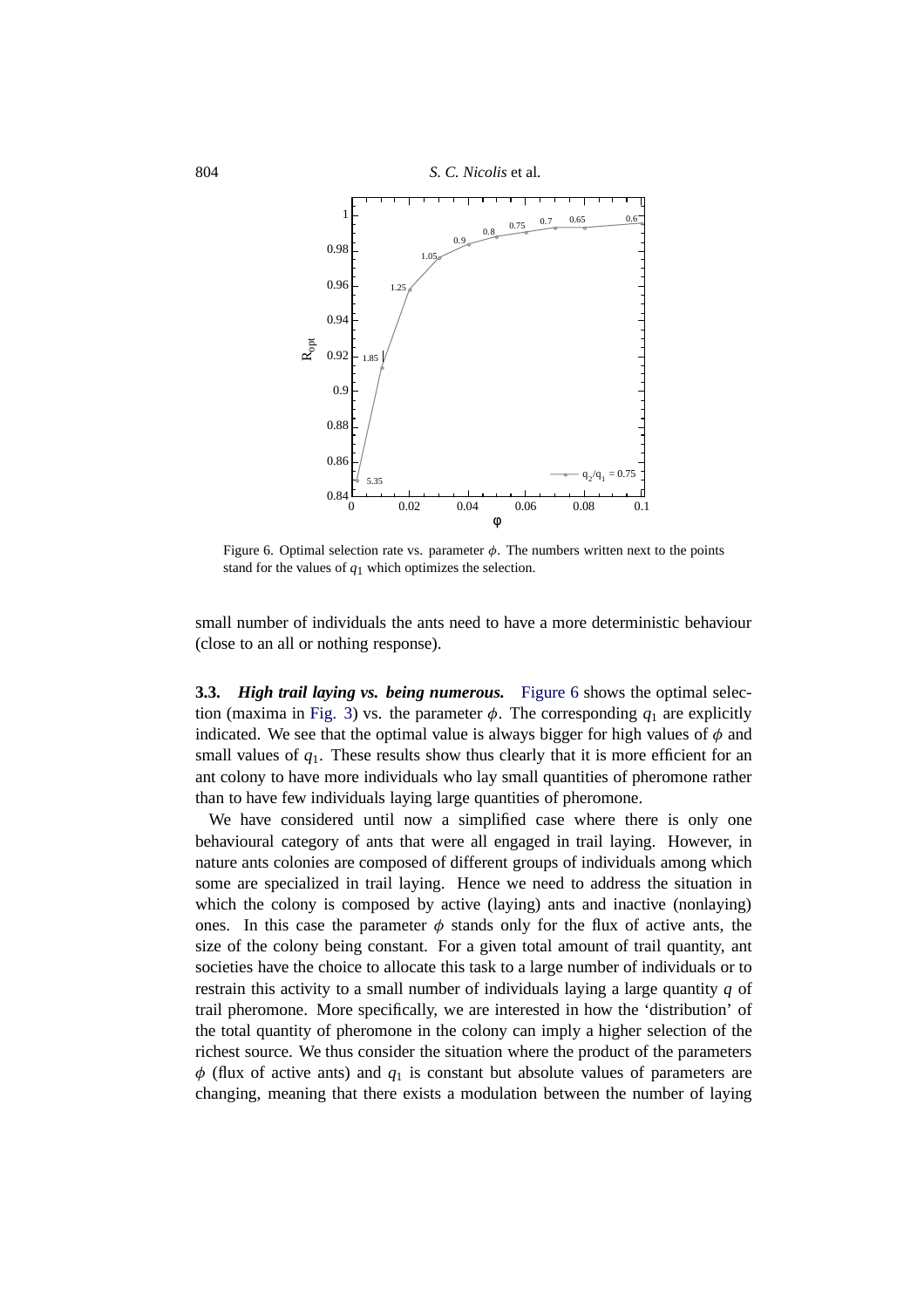

Figure 7. Selection rate vs.  $\phi$  (a) and  $q_1$  (b) for different values of  $q_1/q_2$ , the product  $\phi q_1$ being constant and equal to 0.001. Parameter values as in [Fig. 3.](#page-6-0)

ants and the quantity of pheromone laid down per individual. Figure 7 shows the selection rate with respect to the parameter  $\phi$  (a) and  $q_1$  (b). While in a mean field approach all these situations would lead to identical global responses we see that, in the presence of fluctuations, the selection of one trail becomes more marked for large  $\phi$ 's and low  $q_1$ . This suggests that colonies with more laying individuals that allow themselves to lay less pheromone are more capable to focus on one trail than colonies with fewer active ants. The figures also show that the selection is better when the difference between the sources is larger (parameter  $q_2/q_1$ ). Notice that since in our setting the final choice is only sensitive to the concentration of pheromone and thus to the effect of active ants, our previous results remain true.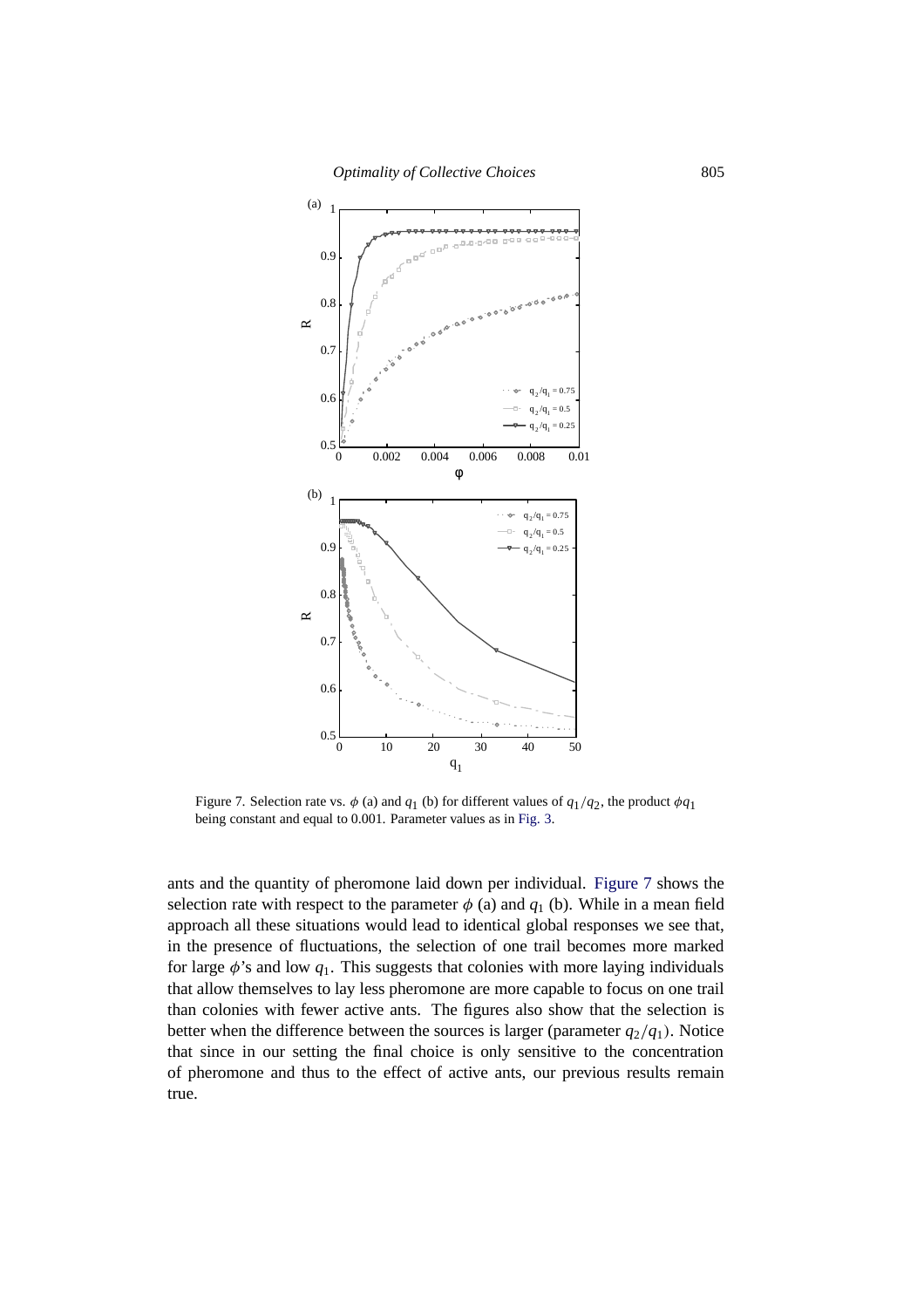#### **4. DISCUSSION**

<span id="page-11-0"></span>An approach accounting for the fluctuations in the number of foragers and the stochasticity in the process of decision has been carried out here in the case where an ant colony is confronted with the possibility to follow trails leading to food sources of different quality. The simulation extends the analytical mean field type of formulation previously studied by giving access to some additional results of statistical nature.

We first showed the existence of a preferred quantity of laid pheromone for which the selection of a trail is at the maximum, whatever the difference between the two sources might be. Moreover, in terms of size of the colony, we saw that large colonies can more easily focus on one trail but also that focusing is sharper if the individuals lay small quantities of pheromone. This is especially clear from the results of [Section 3.3,](#page-9-0) where we took the product of the parameters  $\phi$  and  $q_1$ constant, each of them having been varied. It strongly suggests that the selection is the result of not only a modulation of trail laying according to food quality but also of the intrinsic capacity of individuals to lay a certain quantity of pheromone. Furthermore, small colonies (or small groups of ants specialized in trail laying) are less able to take advantage of the trail recruitment than large colonies (or large groups of trail-laying foragers).

It is well known that trail recruitment in ants mainly occurs in large societies. Different hypotheses have been formulated to explain the positive correlation between cooperativity through trail recruitment and colony size [\(Beckers](#page-12-10) *et al*., [1989](#page-12-10); Hölldobler and Wilson, [1991;](#page-13-0) [Anderson and McShea](#page-12-11), [2001\)](#page-12-11). Our results provide further insights on this matter by showing that large numbers of trail-laying ants enhance the optimality and the efficiency of collective choices.

Our results also suggest that optimal responses are reached when during a recruitment the majority of the foragers are involved in trail laying. Experimental results on the mass-recruiting ant *Lasius niger* seem in agreement with our prediction [\(Mailleux](#page-13-17) *et al*., [2000](#page-13-17)). These authors show that close to 90% of the foragers lay down a trail pheromone at the beginning of the recruitment. One can expect the decisions during the beginning of the recruitment play an essential role in the final collective choice. This is confirmed by the analysis of the dynamics of our model [e.g., after 10 min, in the case of  $q_1 = q_2 = 0.1$  (0.2) and a flux equal to 0.1 s<sup>-1</sup>, 75% (85%) of simulations have already made a choice]. This result could mean that a high percentage of laying individuals is needed to optimize the selection of a source. Later when the choice is made, the percentage of trail-laying ants may decrease without affecting the foraging efficiency of the colony as experimentally observed through extinction of trail-laying behaviour over successive trips [\(Mailleux](#page-13-17) *et al*., [2000;](#page-13-17) [Geissles and Roces,](#page-13-18) [2001\)](#page-13-18).

As pointed out in the Introduction, the results obtained in this paper in the specific biological context of trail recruitment can be generalized to other decision processes involving different competing options [\(Bonabeau](#page-12-0) *et al*., [1999](#page-12-0);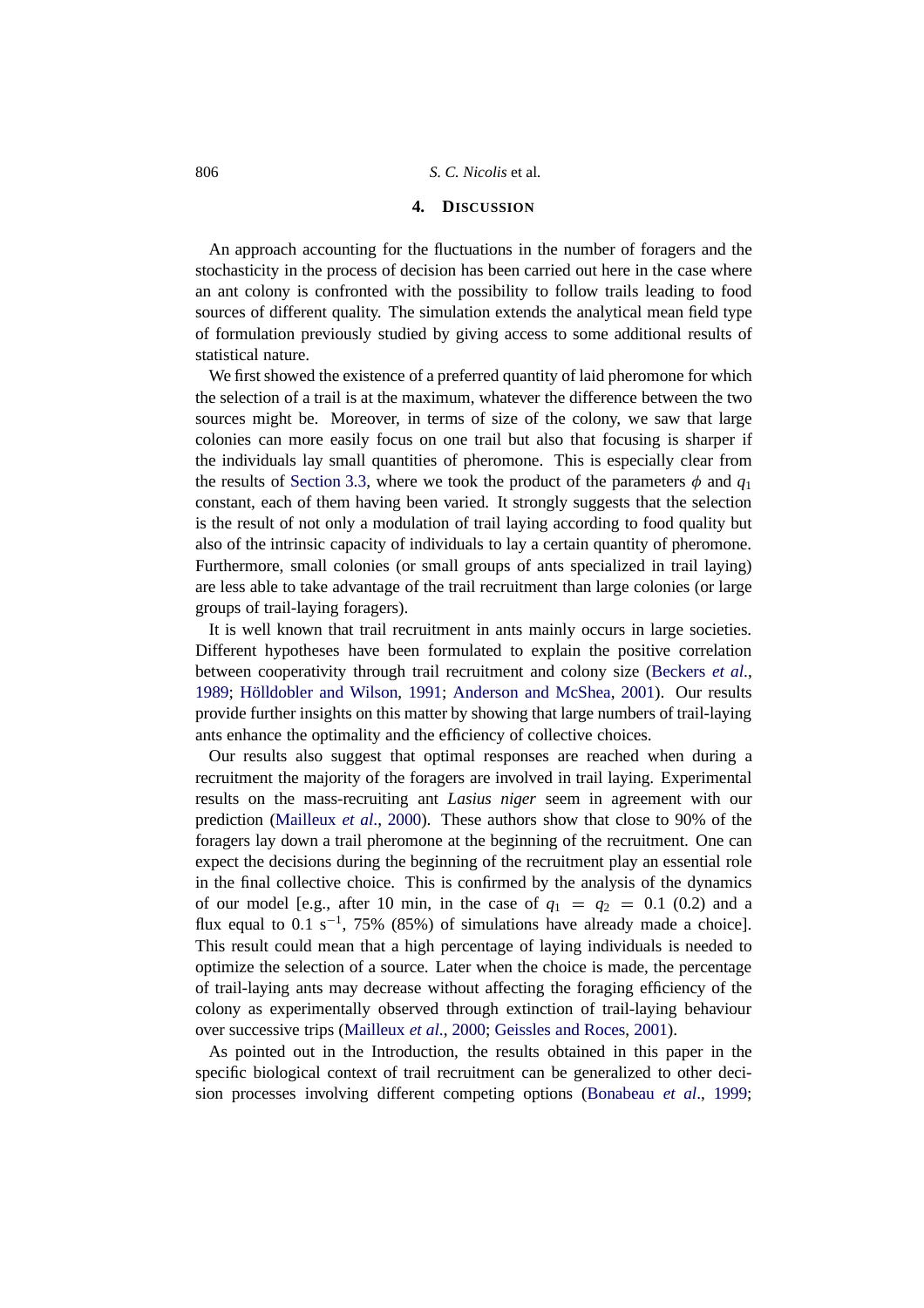[Camazine](#page-12-1) *et al*., [2001](#page-12-1)). For instance, aggregation can be described by similar mathematical models when individuals of a colony have the choice between different relative attractive sites to aggregate themselves [\(Rivault](#page-13-19) *et al*., [1999;](#page-13-19) [Lioni](#page-13-20) *et al*., [2001](#page-13-20)). It can therefore be expected that since the mechanisms underlying this phenomenon (as well as other phenomena implying competition) are similar to recruitment, the same kind of fluctuations are at work and there exists an optimized value of amplification and interaction between animals.

#### **ACKNOWLEDGEMENTS**

This study was supported by the Belgian Fund for Joint Basic Research (grant no. 2.4510.01). CD and JLD are research associates from the Belgian National Fund for Scientific Research. SCN would like to thank the Action de Recherche Concertée and the Fondation David et Alice Van Buuren for its support. The authors are grateful to Nigel Franks for helpful discussions regarding this work.

#### **REFERENCES**

- <span id="page-12-11"></span>Anderson, C. and D. W. McShea (2001). Individual versus social complexity, with particular reference to ant colonies. *Biol. Rev. (Cambridge)* **76**, 211–237.
- <span id="page-12-6"></span>Beckers, R., J. L. Deneubourg and S. Goss (1992a). Trail laying behavior during food recruitment in the ant Lasius niger (L.). *Ins. Soc.* **39**, 59–72.
- <span id="page-12-8"></span>Beckers, R., J. L. Deneubourg and S. Goss (1992b). Trails and U-turns in the selection of a path by the ant Lasius niger. *J. Theor. Biol.* **159**, 397–415.
- <span id="page-12-9"></span>Beckers, R., J. L. Deneubourg and S. Goss (1993). Modulation of trail laying in the ant Lasius niger (Hymenoptera: Formicidae) and its role in the collective selection of a food source. *J. Insect Behav.* **6**, 751–759.
- <span id="page-12-10"></span>Beckers, R., S. Goss, J. L. Deneubourg and J. M. Pasteels (1989). Colony size, communication and ant foraging strategy. *Psyche (Stuttg)* **96**, 239–256.
- <span id="page-12-4"></span>Beekman, M., D. J. T. Sumpter and F. L. W. Ratnieks (2001). A phase transition between disordered and ordered foraging in Pharoah's ants. *Proc. Natl Acad. Sci. USA* **98**, 9703–9706.
- <span id="page-12-0"></span>Bonabeau, E., M. Dorigo and G. Theraulaz (1999). *Swarm Intelligence: From Natural to Artificial Systems*, Oxford University Press.
- <span id="page-12-5"></span><span id="page-12-1"></span>Camazine, S., J. L. Deneubourg, N. R. Franks, J. Sneyd, E. Bonabeau and G. Theraulaz (2001). *Self-organized Biological Superstructures*, Princeton: Princeton University Press.
- <span id="page-12-2"></span>Camazine, S. and J. Sneyd (1991). A model of collective nectar source selection by honeybees. Self-organization through simple rules. *J. Theor. Biol.* **149**, 547–571.
- <span id="page-12-3"></span>Costa, J. T. and R. W. Louque (2001). Group foraging and trail following behavior of the red-headed pine sawfly Neodiprion lecontei (Fitch) (Hymenoptera: Symphyta: Diprionidae). *Ann. Entomol. Soc. Am.* **94**, 480–489.
- <span id="page-12-7"></span>Deneubourg, J. L., S. Aron, S. Goss and J. M. Pasteels (1990). The self-organizing exploratory pattern of the Argentine ant. *J. Insect. Behav.* **3**, 159–168.